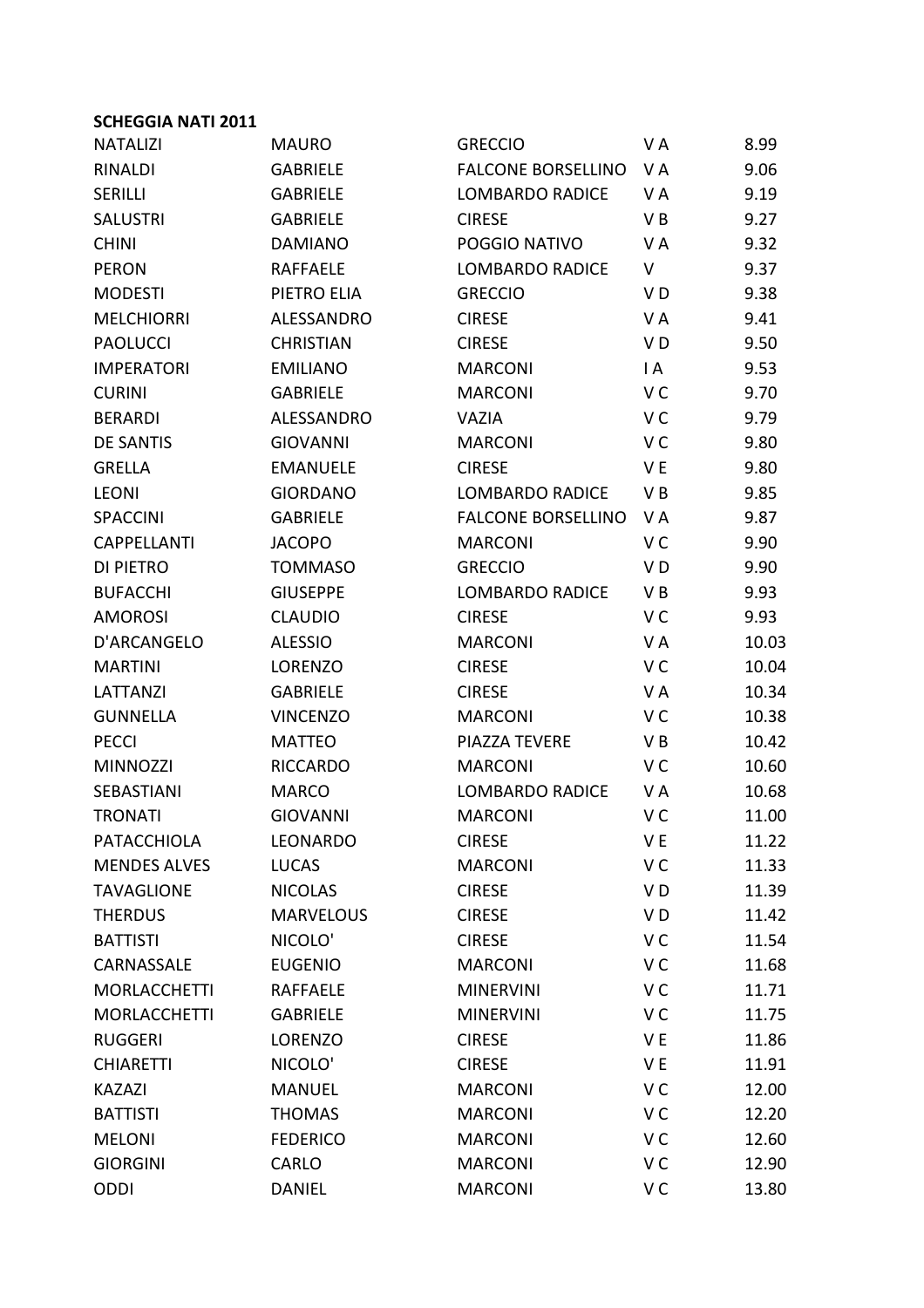| <b>FEMINELLA</b>    | <b>GINEVRA</b>        | <b>MINERVINI</b>          | $\mathsf{I}$ A  | 8.92  |
|---------------------|-----------------------|---------------------------|-----------------|-------|
| <b>DE ANGELIS</b>   | <b>MARTA</b>          | <b>MINERVINI</b>          | $\overline{D}$  | 9.28  |
| <b>NEROLESE</b>     | <b>AGNESE</b>         | <b>GRECCIO</b>            | V <sub>D</sub>  | 9.31  |
| <b>PUCCI</b>        | LIA                   | <b>CASPERIA</b>           | VB              | 9.38  |
| <b>TEDESCO</b>      | <b>ALICE</b>          | <b>MARCONI</b>            | V <sub>C</sub>  | 9.52  |
| ANGELUCCI           | <b>BEATRICE</b>       | <b>MINERVINI</b>          |                 | 9.57  |
| <b>SANTOPRETE</b>   | <b>ANNA</b>           | <b>LOMBARDO RADICE</b>    | V A             | 9.66  |
| <b>VALLONI</b>      | <b>ALESSIA</b>        | <b>CONTIGLIANO</b>        | V A             | 9.66  |
| PELLEGRINI          | <b>FRANCESCA</b>      | <b>SISTI</b>              | I E             | 9.70  |
| <b>FASCIOLO</b>     | <b>ARIANNA</b>        | <b>LOMBARDO RADICE</b>    | V A             | 9.71  |
| <b>DOLSO</b>        | <b>MICHELA</b>        | <b>ALDA MERINI</b>        | V E             | 9.74  |
| <b>MOSTARDA</b>     | <b>GIULIA</b>         | <b>CIRESE</b>             | V <sub>C</sub>  | 9.74  |
| <b>BARTOLOMEI</b>   | <b>VITTORIA</b>       | <b>LOMBARDO RADICE</b>    | VA              | 9.75  |
| <b>MARTINI</b>      | <b>LUCREZIA</b>       | <b>MINERVINI</b>          | V <sub>C</sub>  | 9.77  |
| <b>DOLSO</b>        | <b>MICHELA</b>        | <b>ALDA MERINI</b>        | V E             | 9.78  |
| <b>BATTISTI</b>     | <b>ALESSIA</b>        | <b>CIRESE</b>             | V <sub>D</sub>  | 9.84  |
| <b>FARINELLI</b>    | <b>SOFIA</b>          | <b>GRECCIO</b>            | VD              | 9.87  |
| <b>PETRONI</b>      | <b>LUCREZIA</b>       | <b>CIRESE</b>             | VD              | 9.87  |
| D'ASCENZO           | <b>MARTINA</b>        | <b>MAIORANA</b>           | VA              | 9.90  |
| <b>LEONCINI</b>     | ALESSANDRA            | <b>MINERVINI</b>          | $\overline{D}$  | 9.90  |
| <b>MASSARI</b>      | <b>MARINA</b>         | <b>MINERVINI</b>          | V <sub>C</sub>  | 9.91  |
| <b>PATACCHIOLA</b>  | <b>LUDOVICA</b>       | <b>CIRESE</b>             |                 | 9.95  |
| SPADONI             | <b>ISABELLA</b>       | <b>CIRESE</b>             | VB              | 9.98  |
| <b>OUDANI</b>       | <b>AMIRA</b>          | <b>MARCONI</b>            | V <sub>C</sub>  | 10.00 |
| <b>LELLI</b>        | <b>MARIA VITTORIA</b> | CONTIGLIANO               | V A             | 10.02 |
| <b>LEONI</b>        | <b>EMMA</b>           | <b>MAIORANA</b>           | V A             | 10.04 |
| <b>SERRESI</b>      | <b>AZZURRA</b>        | <b>GRECCIO</b>            | V <sub>D</sub>  | 10.06 |
| <b>DEL SOLE</b>     | <b>LUDOVICA</b>       | <b>GRECCIO</b>            | V A             | 10.30 |
| <b>GUADAGNOLI</b>   | <b>SOFIA</b>          | <b>CIRESE</b>             | VA              | 10.36 |
| GIOVANNELLI         | VALERIA               | <b>CIRESE</b>             | VB              | 10.47 |
| SPADONI             | <b>SERENA</b>         | <b>CIRESE</b>             | V C             | 10.47 |
| <b>FERNANDES</b>    | <b>ALICE</b>          | <b>FALCONE BORSELLINO</b> | IV <sub>B</sub> | 10.55 |
| <b>RINALDI</b>      | REBECCA               | VAZIA                     | V <sub>C</sub>  | 10.57 |
| <b>FERRETTI</b>     | <b>ASIA</b>           | <b>CIRESE</b>             | V <sub>D</sub>  | 10.59 |
| <b>D'ANGELI</b>     | <b>ELENA</b>          | <b>MARCONI</b>            | V <sub>C</sub>  | 10.70 |
| <b>PITONI</b>       | <b>GIULIA</b>         | <b>ALDA MERINI</b>        | $\overline{D}$  | 10.73 |
| <b>MANNARA</b>      | <b>MARTA</b>          | <b>ALDA MERINI</b>        | V <sub>C</sub>  | 11.07 |
| <b>ZUCCARI</b>      | <b>MARTINA</b>        | <b>LOMBARDO RADICE</b>    | V A             | 11.18 |
| <b>MELONI</b>       | <b>CLAUDIA</b>        | <b>MARCONI</b>            | V <sub>C</sub>  | 11.20 |
| <b>SALHI</b>        | YASMIN                | <b>MARCONI</b>            | V <sub>C</sub>  | 11.40 |
| <b>AGUZZI</b>       | <b>IRENE</b>          | <b>CIRESE</b>             | V C             | 11.56 |
|                     |                       |                           | V <sub>C</sub>  |       |
| <b>DE ANGELIS</b>   | MIA                   | <b>MARCONI</b>            |                 | 13.80 |
| <b>MORONTA DIAZ</b> | <b>MARIA INES</b>     | <b>MARCONI</b>            | V <sub>C</sub>  | 15.10 |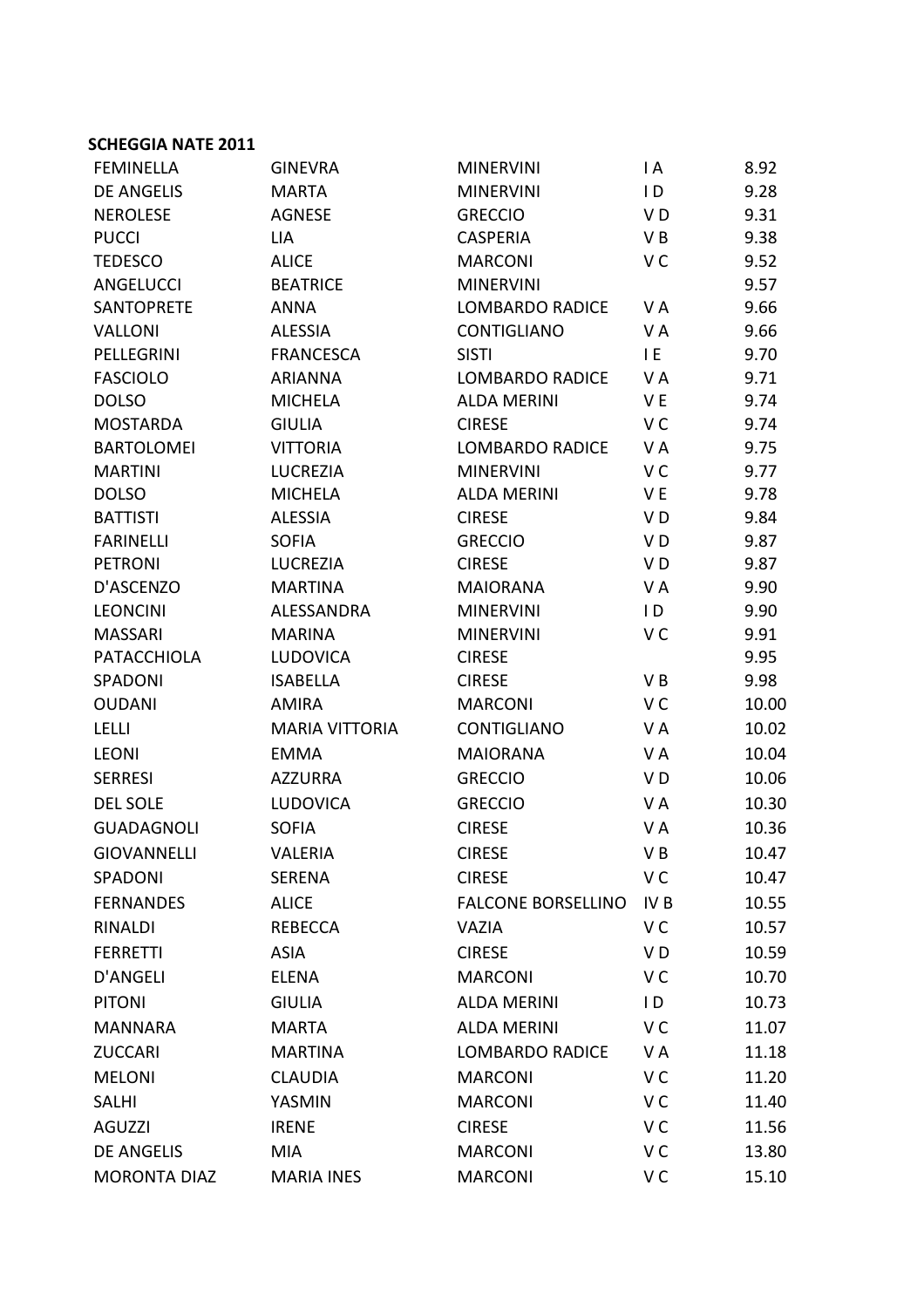| FAZI                 | <b>RICCARDO</b>        | <b>CIRESE</b>             | IV <sub>D</sub>  | 9.17  |
|----------------------|------------------------|---------------------------|------------------|-------|
| VERDECCHIA           | <b>JACOPO</b>          | P.FIDONI                  | IV               | 9.38  |
| <b>ALIN IVAZ</b>     | <b>CLAUDIO</b>         | <b>MINERVINI</b>          | IV <sub>C</sub>  | 9.40  |
| <b>TEMPESTA</b>      | <b>MATTEO</b>          | <b>MINERVINI</b>          | IV <sub>C</sub>  | 9.41  |
| <b>MINICUCCI</b>     | <b>FILIPPO</b>         | <b>CIRESE</b>             | V C              | 9.45  |
| <b>RUFINI</b>        | <b>DAVIDE</b>          | <b>FALCONE BORSELLINO</b> | V                | 9.48  |
| <b>DE FRANCESCO</b>  | <b>GABRIELE</b>        | <b>MINERVINI</b>          | V                | 9.72  |
| <b>PERUGINO</b>      | <b>FEDERICO</b>        | <b>LOMBARDO RADICE</b>    | V                | 9.76  |
| <b>GRIFONI</b>       | <b>ANDREA</b>          | <b>GALILEO GALILEI</b>    | IV A             | 9.77  |
| <b>FIGORILLI</b>     | <b>MATTEO</b>          | <b>CIRESE</b>             | IV E             | 9.85  |
| <b>MANCIOCCHI</b>    | <b>LORENZO</b>         | <b>FALCONE BORSELLINO</b> | V                | 9.89  |
| <b>MICHELI</b>       | LEONARDO               | <b>FALCONE BORSELLINO</b> | V                | 9.94  |
| <b>FALCONE</b>       | LORENZO                | <b>CIRESE</b>             | IV A             | 9.97  |
| <b>VENGA</b>         | <b>GIOVANNI</b>        | <b>MAIORANA</b>           | IV <sub>B</sub>  | 10.07 |
| SEBASTIANI           | ALESSANDRO             | <b>MINERVINI</b>          | IV A             | 10.10 |
| <b>GIAGNOLI</b>      | NICOLO'                | <b>CIRESE</b>             | IV A             | 10.13 |
| <b>ZAMPORLINI</b>    | NICOLO'                | <b>FALCONE BORSELLINO</b> | IV A             | 10.22 |
| <b>ROSATI</b>        | LEONARDO               | <b>VALLE DEL VELINO</b>   | IV <sub>B</sub>  | 10.23 |
| <b>FRANCESCHI</b>    | <b>RICCARDO</b>        | <b>LOMBARDO RADICE</b>    | IV A             | 10.28 |
| <b>D'ANGELI</b>      | <b>LUCA</b>            | <b>FALCONE BORSELLINO</b> | <b>IVA</b>       | 10.29 |
| <b>BASTIONI</b>      | NICOLO'                | <b>MINERVINI</b>          | IV A             | 10.30 |
| <b>GIOVANNELLI</b>   | <b>GIANMARCO</b>       | <b>MARCONI</b>            | V C              | 10.40 |
| <b>MARIGNETTI</b>    | <b>GIACOMO</b>         | <b>CIRESE</b>             | IV <sub>C</sub>  | 10.47 |
| <b>CRUCIANI</b>      | <b>GABRIEL</b>         | <b>GALILEO GALILEI</b>    | IV A             | 10.54 |
| <b>BROCCOLETTI</b>   | <b>RICCARDO</b>        | <b>CIRESE</b>             | IV A             | 10.63 |
| <b>BARTOLOMEI</b>    | <b>TOMMASO</b>         | PIAZZA TEVERE             | IV A             | 10.73 |
| <b>PULCINELLI</b>    | DAVI'                  | <b>SANTA RUFINA</b>       | IV A             | 10.82 |
| <b>MARIANI</b>       | <b>GIACOMO</b>         | <b>MARCONI</b>            | IV A             | 10.87 |
| <b>ANGELICI</b>      | <b>VALERIO</b>         | <b>CIRESE</b>             | IV <sub>E</sub>  | 10.88 |
| <b>PACIUCCI</b>      | <b>DANIELE STEFANO</b> | <b>CIRESE</b>             | <b>IVA</b>       | 10.89 |
| <b>GRAZIANI</b>      | <b>LUCA</b>            | <b>GALILEO GALILEI</b>    | IV A             | 10.96 |
| <b>GIOVANNELLI</b>   | <b>NATHAN</b>          | <b>MARCONI</b>            | V <sub>C</sub>   | 11.50 |
| <b>BUCCARELLA</b>    | <b>MATTEO</b>          | <b>MINERVINI</b>          | IV A             | 11.62 |
| <b>DELI</b>          | <b>DAVIDE</b>          | <b>CIRESE</b>             | IV <sub>C</sub>  | 11.66 |
| <b>MATTEUCCI</b>     | <b>MATTEO MARIA</b>    | <b>MINERVINI</b>          | IV A             | 11.97 |
| <b>PEROTTI</b>       | <b>MATTIA</b>          | <b>CIRESE</b>             | IV <sub>C</sub>  | 11.99 |
| <b>DEL PRETE</b>     | <b>GABRIELE</b>        | <b>SANTA RUFINA</b>       | IV A             | 12.34 |
| <b>ARISTIDE</b>      | <b>RICCARDO</b>        | <b>FALCONE BORSELLINO</b> | IV B             | 12.41 |
| <b>DELI</b>          | <b>ANDREA</b>          | <b>CIRESE</b>             | IV <sub>B</sub>  | 12.45 |
| <b>LAMB MOZZETTI</b> | ALEXANDER              | <b>CIRESE</b>             | III <sub>B</sub> | 12.69 |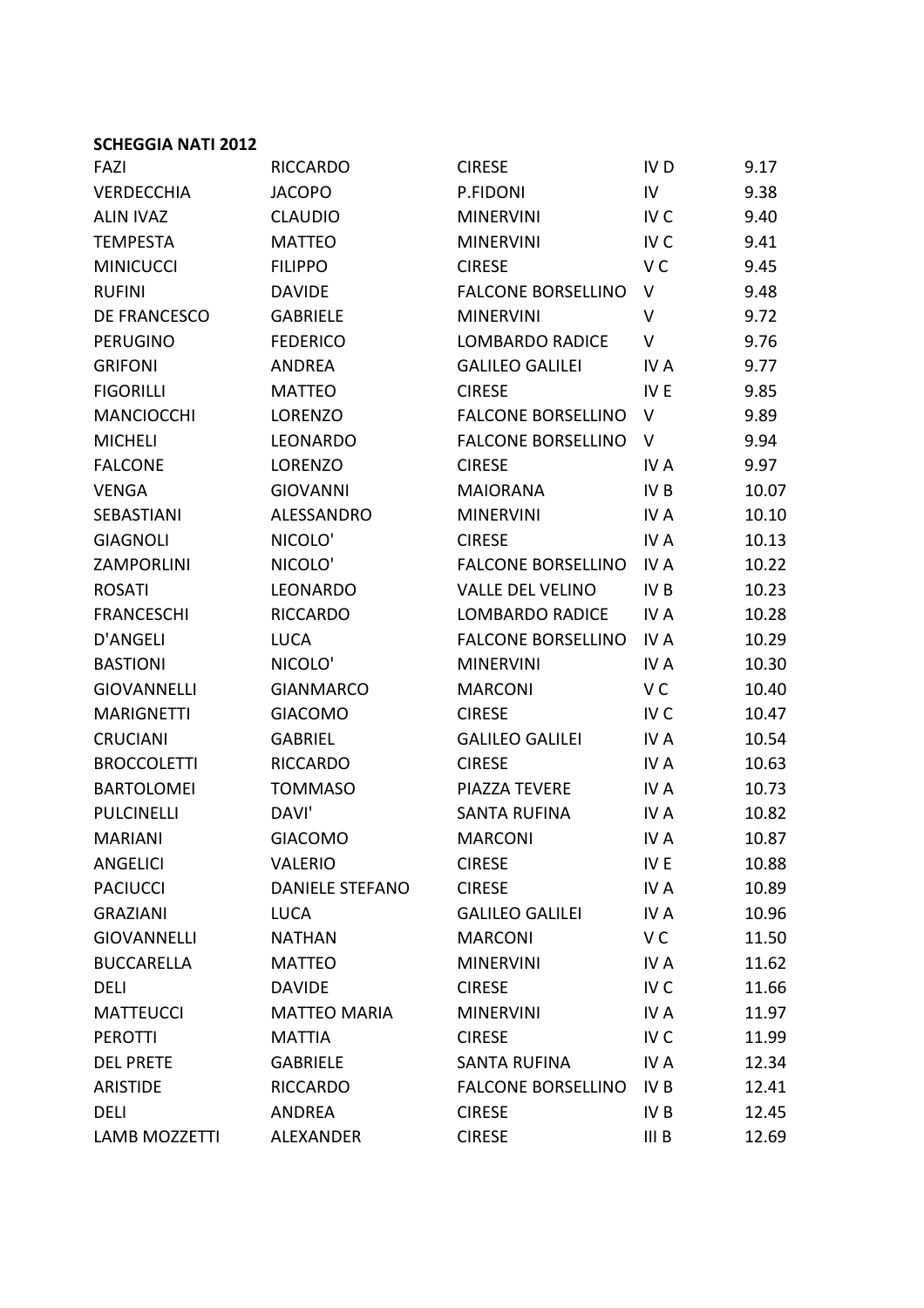| <b>FIGORILLI</b>          | <b>SOFIA</b>    | <b>CISLAGHI</b>           | VA               | 9.65  |
|---------------------------|-----------------|---------------------------|------------------|-------|
| <b>PACE</b>               | <b>CARLOTTA</b> | <b>SANTA RUFINA</b>       | IV A             | 9.67  |
| <b>DE SIMONE</b>          | <b>GINEVRA</b>  | <b>TOFFIA</b>             | <b>IVA</b>       | 9.68  |
| <b>PERSIO</b>             | <b>GIORGIA</b>  | <b>MINERVINI</b>          | IV <sub>C</sub>  | 9.85  |
| <b>SMITH</b>              | <b>GAIA</b>     | <b>MAIORANA</b>           | IV <sub>B</sub>  | 10.00 |
| <b>GRANDE</b>             | <b>GRETA</b>    | <b>MINERVINI</b>          | IV <sub>C</sub>  | 10.10 |
| <b>MORLACCHETTI</b>       | <b>RACHELE</b>  | <b>CIRESE</b>             | IV A             | 10.14 |
| <b>FESTUCCIA</b>          | <b>GRETA</b>    | <b>SANTA RUFINA</b>       | IV A             | 10.19 |
| <b>CIANCARELLI</b>        | <b>EMMA</b>     | <b>SANTA RUFINA</b>       | <b>IVA</b>       | 10.54 |
| <b>PORAZZINI</b>          | <b>PENELOPE</b> | <b>FALCONE BORSELLINO</b> | IV A             | 10.54 |
| <b>RECCHIONI</b>          | ANASTASIA       | <b>CIRESE</b>             | IV A             | 10.59 |
| <b>SANTOPRETE</b>         | <b>MARIA</b>    | <b>MINERVINI</b>          | IV               | 10.65 |
| <b>PAOLUCCI</b>           | <b>LUDOVICA</b> | <b>FALCONE BORSELLINO</b> | IV A             | 10.66 |
| <b>LEONI</b>              | <b>MARTA</b>    | <b>FALCONE BORSELLINO</b> | IV <sub>B</sub>  | 10.83 |
| <b>MOSCOGIURI</b>         | <b>VIOLA</b>    | <b>CIRESE</b>             | IV <sub>D</sub>  | 10.84 |
| <b>PITOTTI</b>            | <b>SUSANNA</b>  | <b>LOMBARDO RADICE</b>    | IV               | 10.93 |
| <b>GENTILE</b>            | <b>MARTINA</b>  | <b>SANTA RUFINA</b>       | IV A             | 11.06 |
| <b>CIPOLLONI</b>          | <b>SARA</b>     | <b>CIRESE</b>             | VB               | 11.09 |
| <b>PASCOTTO</b>           | <b>ELISA</b>    | <b>FALCONE BORSELLINO</b> | IV <sub>B</sub>  | 11.17 |
| <b>SANTUCCI</b>           | <b>ELISA</b>    | <b>CIRESE</b>             | IV A             | 11.32 |
| <b>GRILLOTTI</b>          | <b>SOFIA</b>    | <b>LOMBARDO RADICE</b>    | IV A             | 11.52 |
| <b>FABIANI</b>            | <b>LUCREZIA</b> | <b>MINERVINI</b>          | IV B             | 11.56 |
| <b>IEVA</b>               | <b>GIULIA</b>   | <b>CIRESE</b>             | IV A             | 11.84 |
| <b>FRONZI</b>             | <b>GIULIA</b>   | POGGIO FIDONI             | ${\sf IV}$       | 11.90 |
| <b>RICCO</b>              | <b>GAIA</b>     | P.FIDONI                  | IV A             | 12.20 |
| PARMEGIANI                | <b>GIORGIA</b>  | <b>CIRESE</b>             | IV A             | 12.24 |
| <b>TRABATTONI</b>         | <b>SARA</b>     | <b>MINERVINI</b>          | IV A             | 12.32 |
| <b>SABBATINI</b>          | <b>ELENA</b>    | <b>MAIORANA</b>           | IV B             | 12.35 |
| <b>RINALDI</b>            | <b>VIOLA</b>    | <b>GRECCIO</b>            | IV               | 12.40 |
| <b>ROMANELLI</b>          | <b>LISA</b>     | <b>LOMBARDO RADICE</b>    | IV A             | 12.59 |
| <b>FERRI</b>              | <b>EMMA</b>     | <b>CIRESE</b>             | IV E             | 12.84 |
| <b>CHIAVAROLI</b>         | <b>DESY</b>     | <b>MINERVINI</b>          | IV A             | 14.12 |
| <b>CARBONI</b>            | <b>GIORDANA</b> | <b>CIRESE</b>             | V C              | 14.30 |
| <b>CARCONI</b>            | <b>NICOLE</b>   | <b>MINERVINI</b>          | IV <sub>C</sub>  | 17.73 |
|                           |                 |                           |                  |       |
| <b>SCHEGGAI NATI 2013</b> |                 |                           |                  |       |
| <b>CANTONETTI</b>         | <b>GABRIELE</b> | <b>VAZIA</b>              | III <sub>D</sub> | 9.67  |
| <b>MENDES ALVES</b>       | <b>LORENZO</b>  | <b>MARCONI</b>            | III C            | 9.84  |
| <b>VALENTINI</b>          | <b>RICCARDO</b> | <b>MAIORANA</b>           | III E            | 9.94  |
| <b>CIOGLI</b>             | <b>DANIELE</b>  | <b>CIRESE</b>             |                  | 10.18 |
| <b>NOVELLI</b>            | SAMUELE         | <b>CIRESE</b>             | III <sub>B</sub> | 10.32 |
| <b>GIOVANNELLI</b>        | NICOLO'         | <b>MINERVINI</b>          | III C            | 10.43 |
|                           |                 |                           |                  |       |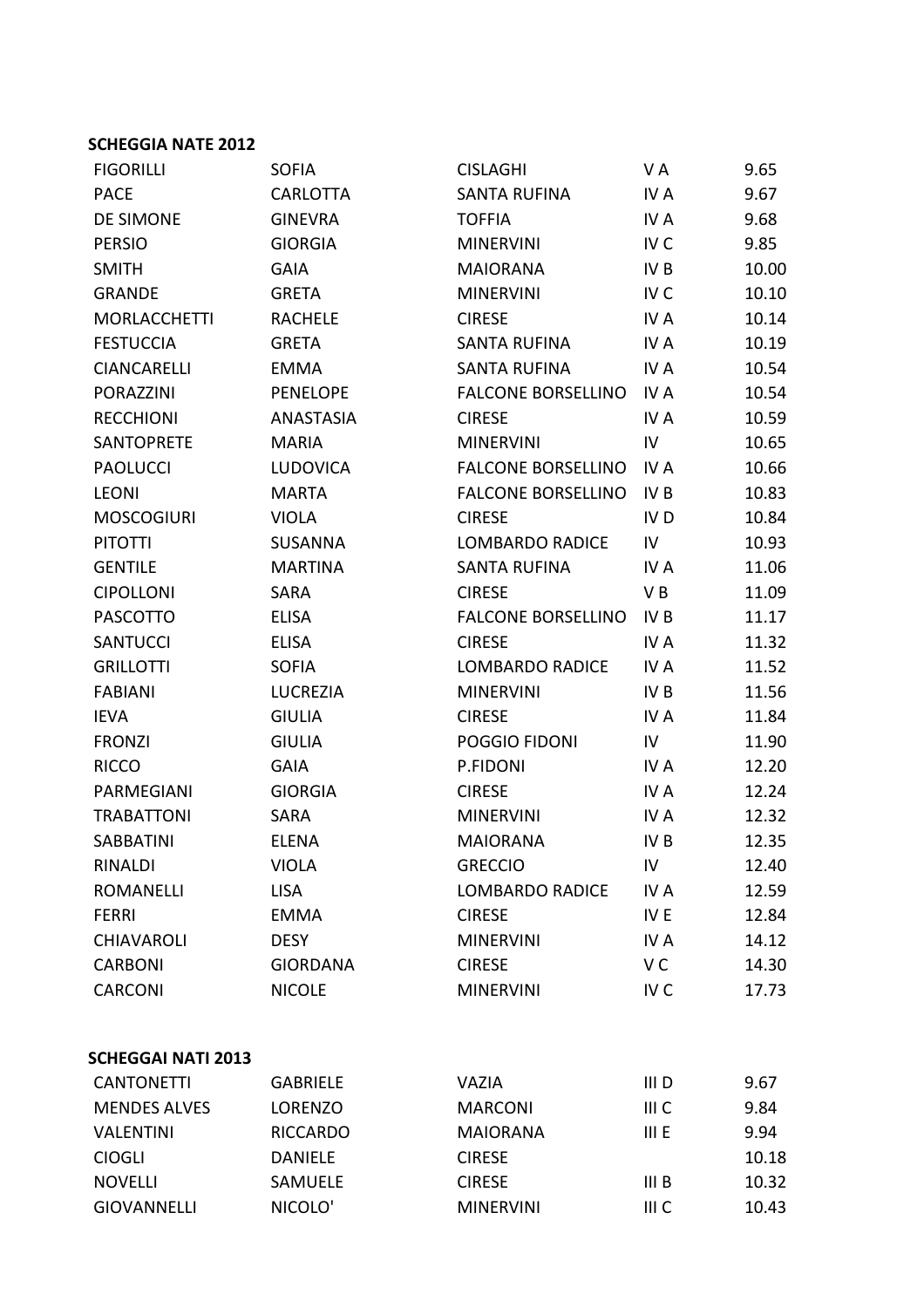| <b>MITROTTI</b>           | <b>ALBERTO</b>   | <b>MARCONI</b>            | III A            | 10.52 |
|---------------------------|------------------|---------------------------|------------------|-------|
| RAZZANO                   | <b>SIMONE</b>    | <b>MINERVINI</b>          | III <sub>B</sub> | 10.52 |
| <b>TOSONI</b>             | <b>ENRICO</b>    | <b>SANTA RUFINA</b>       | III A            | 10.62 |
| <b>DIOCIAIUTI</b>         | <b>FRANCESCO</b> | <b>CISLAGHI</b>           | III A            | 10.64 |
| <b>MONTORIO</b>           | <b>RICCARDO</b>  | <b>VAZIA</b>              | III D            | 10.69 |
| <b>COLANTONI</b>          | <b>FILIPPO</b>   | <b>VALLE DEL VELINO</b>   | III A            | 10.91 |
| <b>DIONISI</b>            | <b>FRANCESCO</b> | <b>BAMBIN GESU'</b>       | III A            | 10.93 |
| <b>POMPILI</b>            | <b>CLAUDIO</b>   | <b>MINERVINI</b>          | III <sub>B</sub> | 10.94 |
| <b>D'ANGELI</b>           | <b>PIETRO</b>    | <b>SANTA RUFINA</b>       | III A            | 10.96 |
| VANACORE                  | <b>MATTEO</b>    | <b>FALCONE BORSELLINO</b> | III A            | 10.96 |
| <b>INCHES</b>             | <b>FLAVIO</b>    | <b>LOMBARDO RADICE</b>    | III A            | 10.97 |
| <b>MORELLI</b>            | <b>RICCARDO</b>  | <b>CIRESE</b>             | V <sub>C</sub>   | 11.07 |
| <b>IANNUCCI</b>           | <b>VALERIO</b>   | <b>SANTA RUFINA</b>       | III A            | 11.12 |
| <b>TOMASSETTI</b>         | <b>FEDERICO</b>  | <b>CIRESE</b>             | III A            | 11.13 |
| <b>SASSI</b>              | <b>LUCA</b>      | <b>VAZIA</b>              | III <sub>D</sub> | 11.15 |
| <b>ANTONETTI</b>          | <b>MATTEO</b>    | <b>CIRESE</b>             | III E            | 11.23 |
| <b>MONTEFORTE</b>         | <b>GABRIELE</b>  | P.FIDONI                  | III A            | 11.46 |
| <b>ALEANDRI</b>           | <b>MATTEO</b>    | <b>FALCONE BORSELLINO</b> | III A            | 11.49 |
| <b>MENICUCCI</b>          | LEONARDO         | <b>CIRESE</b>             | III <sub>B</sub> | 11.61 |
| <b>SEVERONI</b>           | <b>FEDERICO</b>  | <b>CITTADUCALE</b>        | III              | 11.73 |
| <b>SERILLI</b>            | LEONARDO         | <b>PASCOLI</b>            | III A            | 11.76 |
| <b>PETRONI</b>            | <b>EMANUELE</b>  | <b>CIRESE</b>             | III <sub>D</sub> | 11.83 |
| <b>FESTUCCIA</b>          | <b>GABRIELE</b>  | <b>CISLAGHI</b>           | III A            | 11.87 |
| <b>PITONI</b>             | LEONARDO         | <b>MARCONI</b>            | III A            | 11.94 |
| ANGELONI                  | NICOLO'          | <b>MAIORANA</b>           | III E            | 12.09 |
| <b>GUZMAN</b>             | <b>ARRISON</b>   | <b>CIRESE</b>             | $II$ D           | 12.17 |
| <b>PETTINE</b>            | <b>DIEGO</b>     | <b>VAZIA</b>              | III D            | 12.34 |
| <b>SCOPEL</b>             | <b>JACOPO</b>    | <b>MINERVINI</b>          | IV A             | 12.63 |
| DI GIAMPIETRO             | <b>FILIPPO</b>   | <b>SANTA RUFINA</b>       | III A            | 12.74 |
| <b>IACOBONI</b>           | <b>LORENZO</b>   | <b>VAZIA</b>              | III D            | 13.29 |
| <b>AIETA</b>              | <b>SIMONE</b>    | <b>SANTA RUFINA</b>       | III A            | 13.53 |
| <b>PETRUCCI</b>           | <b>ADRIAN</b>    | <b>LOMBARDO RADICE</b>    | III A            | 13.60 |
| <b>BRACCI</b>             | <b>FRANCESCO</b> | <b>CIRESE</b>             | III A            | 14.58 |
|                           |                  |                           |                  |       |
| <b>SCHEGGIA NATE 2013</b> |                  |                           |                  |       |
| <b>AGABITI</b>            | <b>ALESSIA</b>   | <b>MAIORANA</b>           | III E            | 9.60  |
| <b>BERETTA</b>            | <b>AGNESE</b>    | <b>MARCONI</b>            | III A            | 9.96  |
| ANGELUCCI                 | <b>BENEDETTA</b> | <b>MINERVINI</b>          | IV A             | 10.22 |
| <b>MURATORI</b>           | <b>CECILIA</b>   | <b>ALDA MERINI</b>        | III E            | 10.37 |
| <b>GASTALDELLO</b>        | <b>VIOLANTE</b>  | <b>MINERVINI</b>          | III B            | 10.45 |
| <b>DAJA</b>               | <b>CASILDA</b>   | <b>MINERVINI</b>          | III C            | 10.53 |
| <b>ANTONINI</b>           | <b>EMMA</b>      | <b>MINERVINI</b>          | III B            | 10.61 |
| <b>TADDEI</b>             | <b>VALENTINA</b> | <b>MARCONI</b>            | III A            | 10.65 |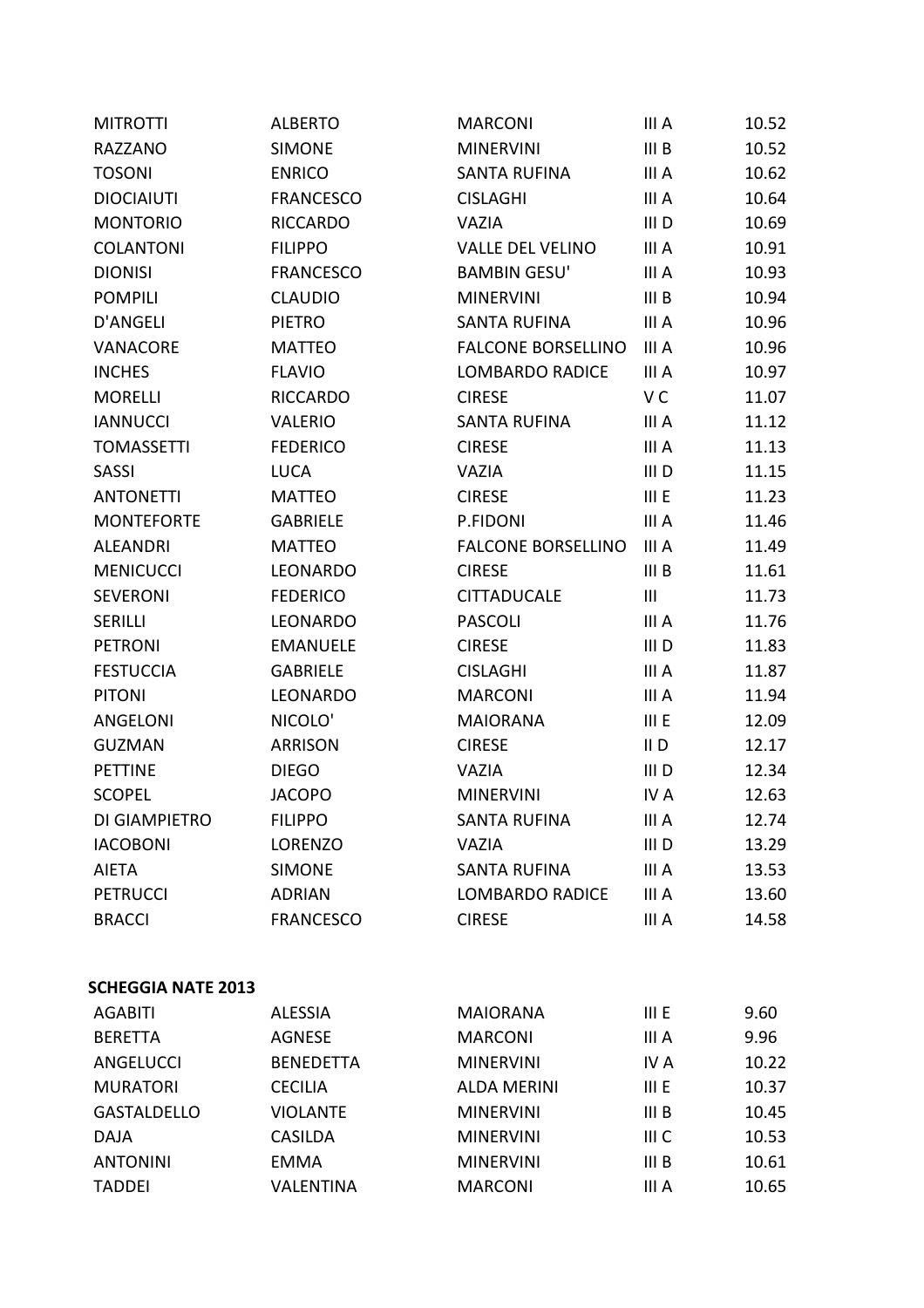| QUASSONI           | <b>CECILIA</b>       | <b>MINERVINI</b>          | III C            | 10.66 |
|--------------------|----------------------|---------------------------|------------------|-------|
| <b>FRATTALI</b>    | <b>FRANCESCA</b>     | CONTIGLIANO               | III <sub>B</sub> | 10.78 |
| <b>CHIARIONI</b>   | <b>VIOLA</b>         | <b>CITTADUCALE</b>        | III A            | 10.82 |
| <b>BROCCOLETTI</b> | <b>SOFIA</b>         | <b>MARCONI</b>            |                  | 10.84 |
| DI MATTIA          | <b>ELENA</b>         | <b>MINERVINI</b>          | IV <sub>B</sub>  | 10.96 |
| <b>BLASI</b>       | <b>CHIARA</b>        | <b>CIRESE</b>             | III A            | 11.00 |
| <b>ANDOLFI</b>     | <b>SOFIA</b>         | <b>FALCONE BORSELLINO</b> | III A            | 11.03 |
| <b>GIUBILEI</b>    | <b>GIORGIA</b>       | <b>MARCONI</b>            | III A            | 11.11 |
| <b>FEDERICI</b>    | <b>MATTIA</b>        | <b>VAZIA</b>              | III D            | 11.14 |
| <b>LUCANDRI</b>    | <b>FLAVIA</b>        | <b>MINERVINI</b>          | III A            | 11.30 |
| <b>BONANNI</b>     | <b>BIANCA</b>        | <b>CIRESE</b>             |                  | 11.31 |
| <b>DE PANFILIS</b> | <b>MATILDE LUCIA</b> | <b>CIRESE</b>             | III B            | 11.36 |
| <b>MEZZETTI</b>    | <b>MARTINA</b>       | <b>SANTA RUFINA</b>       | III A            | 11.39 |
| <b>TAMANTI</b>     | <b>DEA</b>           | <b>MARCONI</b>            | III A            | 11.45 |
| <b>DIONISI</b>     | <b>GIULIA</b>        | <b>BAMBIN GESU'</b>       | III A            | 11.46 |
| CASTELLANI         | <b>AURORA</b>        | <b>MINERVINI</b>          | III <sub>B</sub> | 11.48 |
| <b>CARLONI</b>     | <b>FRANCESCA</b>     | <b>CIRESE</b>             | III <sub>B</sub> | 11.51 |
| <b>PETRONI</b>     | <b>BEATRICE</b>      | <b>MARCONI</b>            | III A            | 11.55 |
| <b>MAGGIORI</b>    | <b>RACHELE</b>       | <b>MINERVINI</b>          | IV <sub>C</sub>  | 11.61 |
| <b>CESARETTI</b>   | <b>MARTINA</b>       | <b>LOMBARDO RADICE</b>    | III A            | 11.70 |
| <b>SERILLI</b>     | <b>CHIARA</b>        | <b>MAIORANA</b>           | IV <sub>B</sub>  | 11.91 |
| <b>FASCIOLO</b>    | <b>GIULIA</b>        | <b>LOMBARDO RADICE</b>    | III <sub>B</sub> | 12.13 |
| <b>BARBACARIU</b>  | <b>VITTORIA</b>      | <b>CIRESE</b>             | III <sub>B</sub> | 12.16 |
| <b>POSCENTE</b>    | MADDALENA            | <b>BAMBIN GESU'</b>       | III A            | 12.16 |
| <b>PONTI</b>       | <b>NICOLE</b>        | <b>BAMBIN GESU'</b>       | III A            | 12.26 |
| <b>TOSELLI</b>     | <b>GRETA</b>         | <b>LOMBARDO RADICE</b>    | III <sub>B</sub> | 12.43 |
| <b>FARINELLA</b>   | <b>SOFIA</b>         | <b>MARCONI</b>            | III A            | 13.21 |
| <b>TOMASSINI</b>   | <b>MARTA</b>         | <b>LOMBARDO RADICE</b>    | III <sub>B</sub> | 13.36 |

| PASQUALI           | <b>GABRIELE</b> | <b>MARCONI</b>            | $\parallel$ C   | 10.20 |
|--------------------|-----------------|---------------------------|-----------------|-------|
| <b>PITOTTI</b>     | <b>MAURIZIO</b> | <b>MINERVINI</b>          | III A           | 10.27 |
| <b>FERNANDES</b>   | <b>ARTHUR</b>   | <b>PIAZZA TEVERE</b>      | II B            | 10.32 |
| <b>BRUNORI</b>     | <b>FABIO</b>    | <b>FALCONE BORSELLINO</b> | II A            | 10.41 |
| <b>TEDESCO</b>     | <b>ANDREA</b>   | <b>MARCONI</b>            | II A            | 10.51 |
| <b>ROSATI</b>      | <b>GABRIELE</b> | <b>VALLE DEL VELINO</b>   | II B            | 10.55 |
| <b>NICOTRA</b>     | <b>FILIPPO</b>  | <b>CITTADUCALE</b>        | II A            | 10.66 |
| LUNARI             | PIERFRANCESCO   | <b>FALCONE BORSELLINO</b> | II B            | 10.91 |
| <b>GIOVANNELLI</b> | <b>LUDOVICO</b> | <b>MARCONI</b>            | II <sub>C</sub> | 11.00 |
| <b>FUSACCHIA</b>   | <b>GIULIO</b>   | <b>CIRESE</b>             | II A            | 11.10 |
| <b>CIANCONI</b>    | <b>MATTEO</b>   | <b>MARCONI</b>            | $\parallel$ C   | 11.20 |
| <b>PECCI</b>       | <b>MANUEL</b>   | <b>FALCONE BORSELLINO</b> | II B            | 11.22 |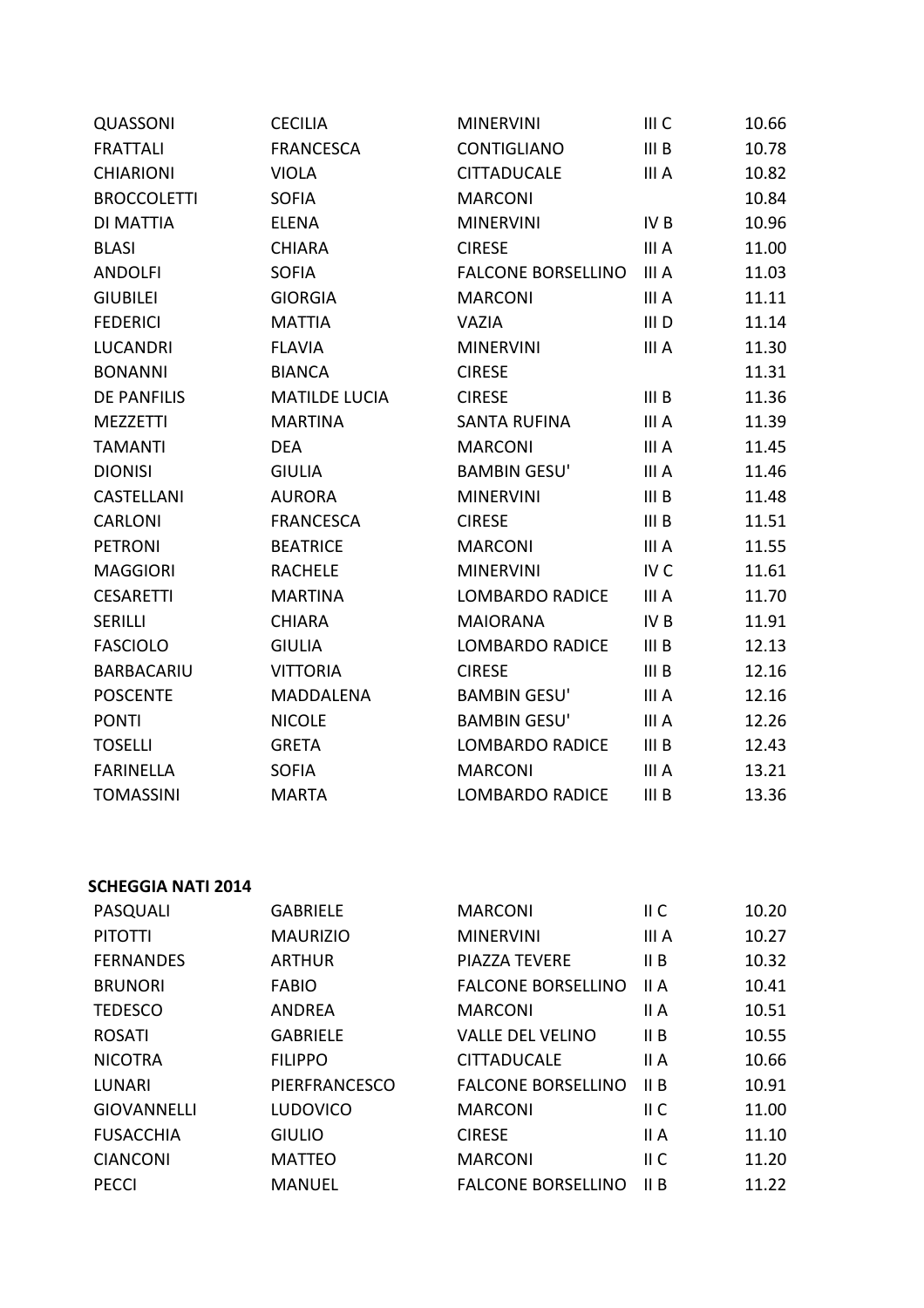| 11.32<br>11.38<br>11.40<br>11.49<br>11.59<br>11.63<br>11.70<br>11.79<br>11.80<br>11.90<br>11.90<br>12.00<br>12.01<br>12.10<br>12.19 |
|-------------------------------------------------------------------------------------------------------------------------------------|
|                                                                                                                                     |
|                                                                                                                                     |
|                                                                                                                                     |
|                                                                                                                                     |
|                                                                                                                                     |
|                                                                                                                                     |
|                                                                                                                                     |
|                                                                                                                                     |
|                                                                                                                                     |
|                                                                                                                                     |
|                                                                                                                                     |
|                                                                                                                                     |
|                                                                                                                                     |
|                                                                                                                                     |
|                                                                                                                                     |
| 12.47                                                                                                                               |
| 12.79                                                                                                                               |
| 12.80                                                                                                                               |
| 12.87                                                                                                                               |
| 13.26                                                                                                                               |
| 13.91                                                                                                                               |
| 13.98                                                                                                                               |
| 14.10                                                                                                                               |
| 14.30                                                                                                                               |
| 14.60                                                                                                                               |
| 14.60                                                                                                                               |
| 14.60                                                                                                                               |
| 14.71                                                                                                                               |
| 16.50                                                                                                                               |
|                                                                                                                                     |
|                                                                                                                                     |
|                                                                                                                                     |
| 10.86                                                                                                                               |
| 10.90                                                                                                                               |
| 11.00                                                                                                                               |
| 11.16                                                                                                                               |
| 11.20                                                                                                                               |
| 11.20                                                                                                                               |
| 11.20                                                                                                                               |
| 11.26                                                                                                                               |
| 11.27                                                                                                                               |
| 11.31                                                                                                                               |
| 11.36                                                                                                                               |
|                                                                                                                                     |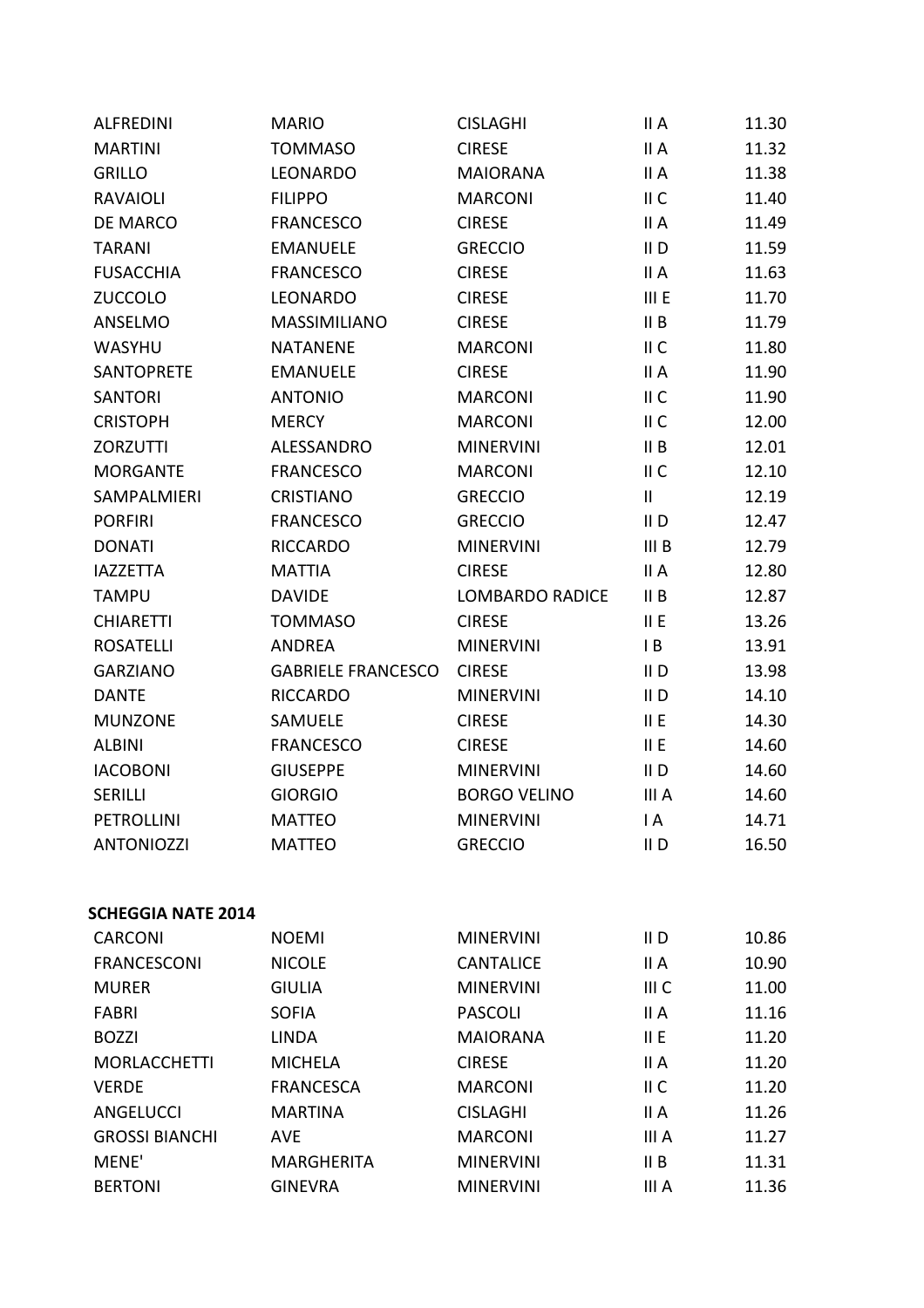| <b>PEROTTI</b>     | <b>GIADA SOFIA</b> | <b>MARCONI</b>            | II A            | 11.43 |
|--------------------|--------------------|---------------------------|-----------------|-------|
| <b>MANCIOCCHI</b>  | <b>VITTORIA</b>    | PIAZZA TEVERE             |                 | 11.44 |
| <b>PECCI</b>       | <b>NORA</b>        | <b>FALCONE BORSELLINO</b> | II B            | 11.53 |
| <b>MORETTI</b>     | <b>SOFIA</b>       | <b>CIRESE</b>             | II E            | 11.80 |
| <b>SPERINDIO</b>   | <b>FLAVIA</b>      | <b>CISLAGHI</b>           | II A            | 11.80 |
| <b>BALDASSI</b>    | <b>MARIASTELLA</b> | <b>MINERVINI</b>          | II B            | 11.86 |
| <b>ROCCO</b>       | <b>MARIA LUCE</b>  | <b>MINERVINI</b>          | II <sub>D</sub> | 11.90 |
| <b>ROSELLI</b>     | <b>ELEONORA</b>    | <b>CIRESE</b>             | II <sub>D</sub> | 12.07 |
| <b>CAPPONI</b>     | <b>CHIARA</b>      | <b>LOMBARDO RADICE</b>    | II B            | 12.08 |
| <b>MAMMOLI</b>     | <b>PAOLA</b>       | <b>MINERVINI</b>          | III C           | 12.28 |
| <b>PIACENTINI</b>  | <b>NAOMI</b>       | <b>LOMBARDO RADICE</b>    | II B            | 12.29 |
| <b>CASTELLI</b>    | <b>NOEMI</b>       | <b>MAIORANA</b>           | II A            | 12.34 |
| <b>HAKA</b>        | VANESSA            | <b>CIRESE</b>             | $II$ D          | 12.34 |
| <b>FANTOZZI</b>    | <b>NOEMI</b>       | <b>MINERVINI</b>          | II B            | 12.48 |
| <b>VALERI</b>      | <b>SOFIA</b>       | <b>CIRESE</b>             | II A            | 12.50 |
| <b>GRASSI</b>      | <b>GINEVRA</b>     | <b>MINERVINI</b>          | II B            | 12.54 |
| PIETRAFORTE        | <b>AURORA</b>      | <b>CIRESE</b>             | II E            | 12.56 |
| PEZZOTTI           | <b>VIOLA</b>       | <b>CIRESE</b>             | $II$ D          | 12.57 |
| <b>SANTORI</b>     | <b>SARA</b>        | <b>CIRESE</b>             | II A            | 12.59 |
| <b>GISMONDI</b>    | <b>SARA</b>        | <b>LOMBARDO RADICE</b>    | II B            | 12.63 |
| <b>KLYM</b>        | <b>NADIA</b>       | <b>LOMBARDO RADICE</b>    | II B            | 12.67 |
| PATACCHIOLA        | <b>BIANCA</b>      | <b>CIRESE</b>             | II <sub>D</sub> | 12.72 |
| <b>CAROTTI</b>     | <b>BIANCA</b>      | <b>MINERVINI</b>          | $II$ D          | 12.80 |
| <b>FORMICHETTI</b> | <b>ELISA</b>       | <b>MINERVINI</b>          | $II$ D          | 12.88 |
| <b>FERRI</b>       | <b>ELENA</b>       | <b>MARCONI</b>            | II A            | 12.90 |
| ZANNELLI           | <b>ANGELICA</b>    | <b>CIRESE</b>             | II E            | 12.90 |
| <b>SILVESTRI</b>   | <b>VERA</b>        | <b>LOMBARDO RADICE</b>    | II B            | 13.19 |
| <b>FABIANI</b>     | <b>LUDOVICA</b>    | <b>MINERVINI</b>          | II B            | 13.20 |
| PASCARU            | <b>CRISTINA</b>    | <b>LOMBARDO RADICE</b>    | II A            | 13.20 |
| <b>PETRUCCI</b>    | <b>GIORGIA</b>     | <b>CISLAGHI</b>           | II A            | 13.20 |
| <b>PIETRAFORTE</b> | <b>VIOLA</b>       | <b>CIRESE</b>             | $II$ D          | 13.21 |
| <b>FESTUCCIA</b>   | <b>DILETTA</b>     | <b>CIRESE</b>             | II A            | 13.40 |
| PERILLI            | <b>NICOLE</b>      | <b>MINERVINI</b>          | III C           | 13.50 |
| CORNACCHIOLA       | <b>ELEONORA</b>    | <b>MINERVINI</b>          | $II$ D          | 13.60 |
| <b>MARGOZZI</b>    | <b>MILENA</b>      | <b>CIRESE</b>             | $II$ D          | 13.63 |
| <b>AGUZZI</b>      | <b>VALERIA</b>     | <b>CISLAGHI</b>           | II A            | 13.90 |
| SPAGNOLO           | <b>LUDOVICA</b>    | <b>CIRESE</b>             | $II$ D          | 13.95 |
| <b>RICCO</b>       | <b>DORA</b>        | P.FIDONI                  | II A            | 14.04 |
| <b>GENNA</b>       | <b>MARTA</b>       | <b>MINERVINI</b>          | II B            | 14.40 |
| FABI               | <b>IRENE</b>       | <b>CIRESE</b>             | II A            | 14.56 |
| <b>RENZI</b>       | <b>RACHELE</b>     | <b>MINERVINI</b>          | II B            | 14.78 |
| <b>ANGELUCCI</b>   | <b>CAMILLA</b>     | <b>CIRESE</b>             | II A            | 15.10 |
| <b>CESARINI</b>    | <b>GIADA</b>       | <b>CIRESE</b>             | $II$ D          | 15.74 |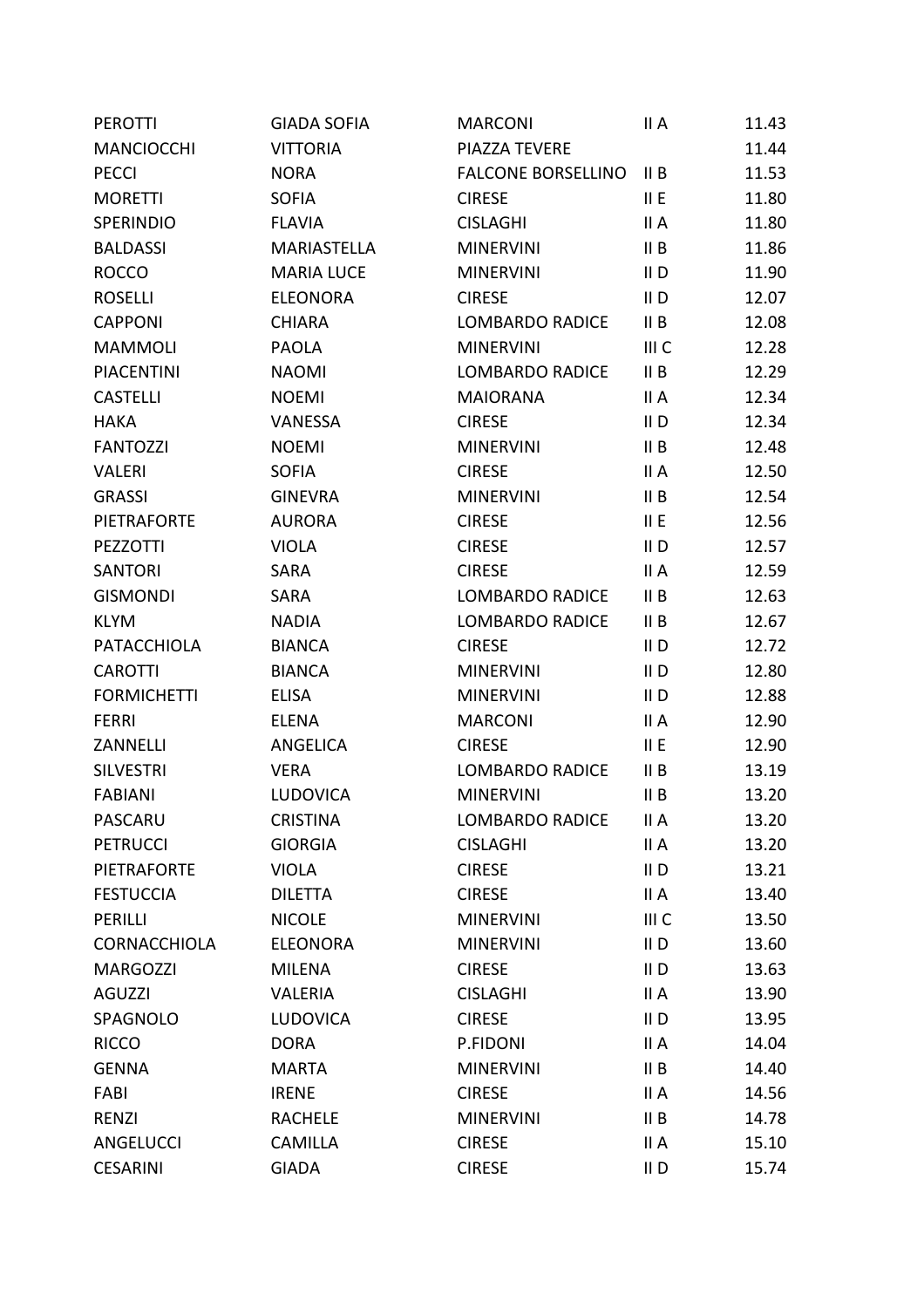| <b>LITIGANTE</b>         | <b>DOMENICO</b>   | <b>VALLE DEL VELINO</b> | II B           | 11.20 |
|--------------------------|-------------------|-------------------------|----------------|-------|
| <b>DE SANCTIS</b>        | <b>ALESSIO</b>    | <b>CIRESE</b>           | I E            | 11.48 |
| <b>RUGGERI</b>           | <b>TOMMASO</b>    | <b>CIRESE</b>           | IE.            | 11.70 |
| <b>MATTEI</b>            | <b>ALESSANDRO</b> | <b>MINERVINI</b>        | IC.            | 11.78 |
| <b>MARIANI</b>           | ALESSANDRO        | <b>MARCONI</b>          | $\overline{D}$ | 11.93 |
| <b>RUGGERI</b>           | LEONARDO          | <b>CIRESE</b>           | I E            | 12.10 |
| <b>PARIS</b>             | <b>ROCCO</b>      | <b>MARCONI</b>          | ID             | 12.12 |
| <b>SASSI</b>             | <b>DIEGO</b>      | <b>ALDA MERINI</b>      | $\overline{D}$ | 12.12 |
| <b>TAVANI</b>            | LORENZO           | <b>MINERVINI</b>        | IC             | 12.25 |
| <b>ROMILDO</b>           | <b>AMON</b>       | <b>CISLAGHI</b>         | $\mathsf{I}$ A | 12.50 |
| <b>TADDEI</b>            | ALESSANDRO        | <b>MARCONI</b>          | IA             | 12.60 |
| <b>MICHELI</b>           | <b>TOMMASO</b>    | <b>MINERVINI</b>        | I A            | 12.63 |
| <b>RENZI</b>             | <b>PIETRO</b>     | <b>CIRESE</b>           | I E            | 12.69 |
| PASCARU                  | <b>LUCA</b>       | <b>LOMBARDO RADICE</b>  | I A            | 12.80 |
| LITIGANTE                | LEONARDO          | <b>MARCONI</b>          | $\mathsf{I}$   | 12.81 |
| <b>SOLLAZZO</b>          | <b>RICCARDO</b>   | <b>MINERVINI</b>        | $\mathsf{I}$ A | 12.88 |
| <b>GNAN</b>              | <b>FRANCESCO</b>  | <b>MARCONI</b>          | $\overline{D}$ | 12.92 |
| CORNACCHIOLA             | <b>DIEGO</b>      | <b>MINERVINI</b>        | IC.            | 13.20 |
| LATTANZI                 | SAMUELE           | <b>CIRESE</b>           |                | 13.32 |
| PINI                     | <b>GABRIELE</b>   | <b>CIRESE</b>           | $\overline{D}$ | 13.48 |
| <b>FABRIZI</b>           | <b>FRANCESCO</b>  | VAZIA                   | II C           | 13.52 |
| <b>GENOLI</b>            | <b>ANDREA</b>     | <b>MINERVINI</b>        | IC             | 13.52 |
| DI RAMIO                 | <b>ADRIEL</b>     | <b>CIRESE</b>           | $\mathsf{I}$ A | 13.53 |
| <b>GIAMPIETRI</b>        | <b>DAMIANO</b>    | <b>MINERVINI</b>        | $\overline{D}$ | 13.57 |
| <b>SHAINI</b>            | <b>KLEDI</b>      | <b>MINERVINI</b>        | $\mathsf{I}$ A | 13.65 |
| <b>SETTE</b>             | ALESSANDRO        | <b>MINERVINI</b>        | $\overline{C}$ | 13.70 |
| <b>SANTOCCHI</b>         | <b>ANDREA</b>     | <b>MINERVINI</b>        | IC             | 13.77 |
| <b>FARINELLA</b>         | <b>EDOARDO</b>    | <b>MARCONI</b>          | ID             | 13.79 |
| <b>FORMICHETTI</b>       | <b>MATTEO</b>     | <b>MINERVINI</b>        | ID             | 13.80 |
| <b>FABRIZI</b>           | <b>AURELIO</b>    | <b>BAMBIN GESU'</b>     | $\mathsf{I}$ A | 13.96 |
| <b>LUNARI</b>            | <b>EDOARDO</b>    | <b>CIRESE</b>           | I E            | 13.98 |
| <b>PROIETTI</b>          | ALESSANDRO        | <b>MARCONI</b>          | ID             | 14.31 |
| <b>BLASS</b>             | <b>FILIP</b>      | <b>CISLAGHI</b>         | I A            | 14.40 |
| <b>HASANBASHY</b>        | <b>ALESSIO</b>    | <b>MINERVINI</b>        | I A            | 14.77 |
| <b>TEMPERA</b>           | <b>FILIPPO</b>    | <b>CIRESE</b>           | ΙE             | 14.91 |
| <b>BUCCARELLA</b>        | <b>SIMONE</b>     | <b>MINERVINI</b>        | I A            | 15.18 |
| <b>VELASCO MATTEOCCI</b> | <b>ERNESTO</b>    | <b>CIRESE</b>           | I E            | 15.40 |
|                          |                   |                         |                |       |

# **SCHEGGIA NATE 2015**

| VERDECCHIA  | EMMA                 | CIRESE           |      | 11.02 |
|-------------|----------------------|------------------|------|-------|
| QUINZI      | <b>MARIA CAMILLA</b> | <b>CISLAGHI</b>  | II A | 11.08 |
| CENCIARELLI | ELISA                | <b>MINERVINI</b> |      | 11.22 |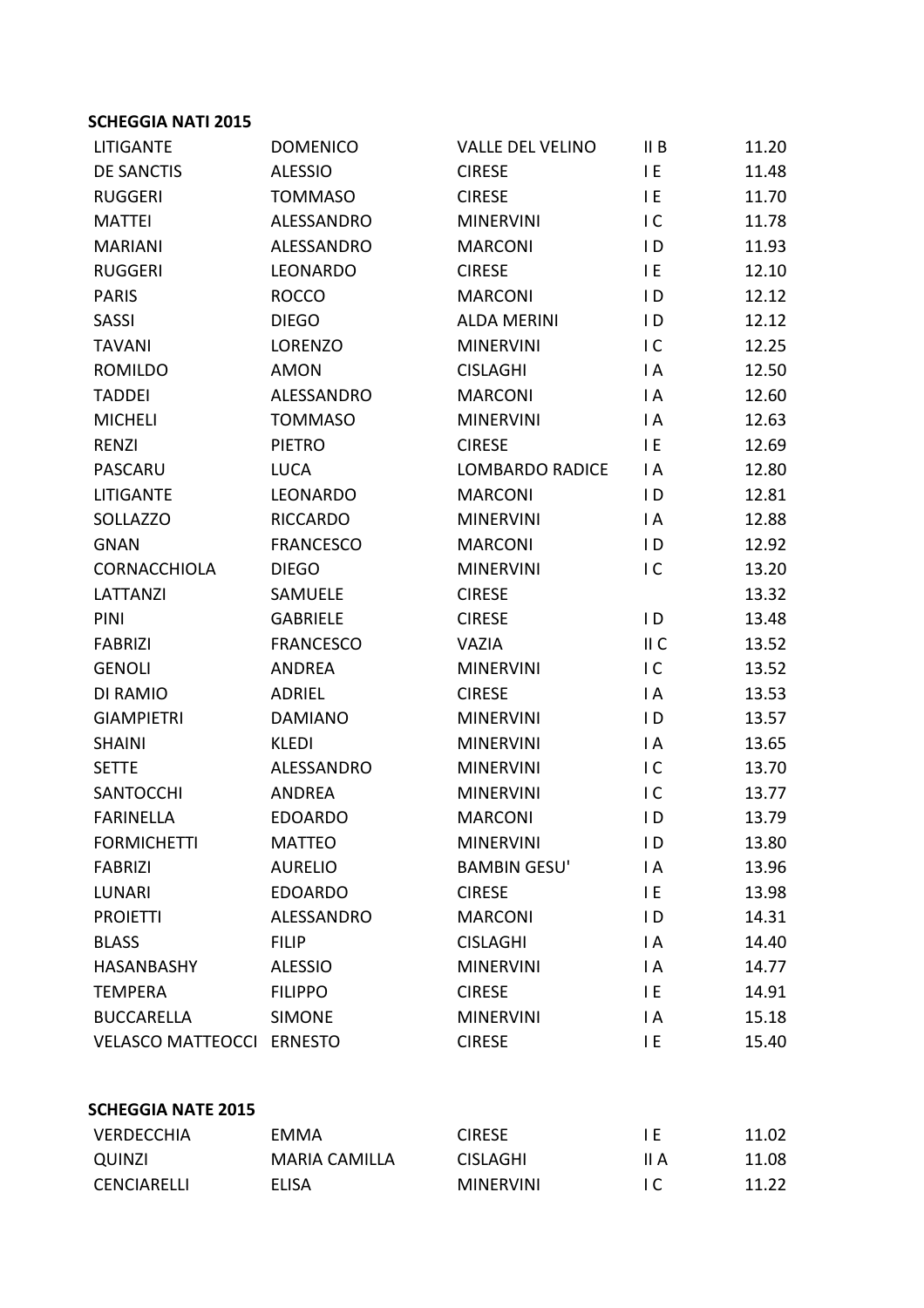| <b>POLIDORI</b>                    | <b>VIOLA</b>                     | <b>CIRESE</b>                           | I E                 | 11.30                    |
|------------------------------------|----------------------------------|-----------------------------------------|---------------------|--------------------------|
| <b>FORMICHETTI</b>                 | <b>ALICE</b>                     | <b>CIRESE</b>                           | I A                 | 11.36                    |
| <b>GUERRINI</b>                    | <b>MARGHERITA</b>                | <b>CIRESE</b>                           | I E                 | 12.09                    |
| <b>GIAMPIETRI</b>                  | <b>MIA</b>                       | <b>MARCONI</b>                          | ID                  | 12.19                    |
| <b>IACOBONI</b>                    | <b>FLAVIA</b>                    | <b>CIRESE</b>                           | I A                 | 12.32                    |
| <b>TRAVASI</b>                     | MARIAELENA                       | <b>MINERVINI</b>                        | $\overline{C}$      | 12.80                    |
| <b>POLIDORI</b>                    | <b>RACHELE</b>                   | <b>CIRESE</b>                           | I E                 | 12.84                    |
| <b>RUFINI</b>                      | <b>GIORGIA</b>                   | <b>FALCONE BORSELLINO</b>               | II B                | 12.95                    |
| <b>MARINELLI</b>                   | <b>ALICE</b>                     | <b>MINERVINI</b>                        | $\overline{C}$      | 13.10                    |
| <b>GUIDI BIZOCA</b>                | <b>ALICE</b>                     | <b>LOMBARDO RADICE</b>                  | $\mathsf{I}$ B      | 13.12                    |
| <b>ARUFFO</b>                      | SERENA                           | <b>VALLE DEL VELINO</b>                 | I A                 | 13.20                    |
| <b>SAMPERNA</b>                    | <b>EVA</b>                       | <b>CIRESE</b>                           | I E                 | 13.35                    |
| <b>TAVANI</b>                      | <b>FLAMINIA</b>                  | <b>MINERVINI</b>                        | IC.                 | 13.57                    |
| <b>BATTISTI</b>                    | SARA                             | <b>CIRESE</b>                           | I E                 | 13.81                    |
| <b>CAMACCI</b>                     | <b>EMMA</b>                      | <b>MARCONI</b>                          | ID                  | 13.82                    |
| DI BLASIO                          | <b>DILETTA</b>                   | <b>MINERVINI</b>                        | I B                 | 14.00                    |
| <b>PENNESE</b>                     | <b>CARMEN</b>                    | <b>LOMBARDO RADICE</b>                  | $\mathsf{I}$ B      | 14.19                    |
| PELLEGRINI                         | <b>CARLOTTA</b>                  | <b>MINERVINI</b>                        | I A                 | 14.32                    |
| <b>DE ANGELIS</b>                  | <b>GIOIA</b>                     | <b>MINERVINI</b>                        | I A                 | 14.34                    |
| <b>FARAGLIA</b>                    | <b>NICOLE</b>                    | <b>MINERVINI</b>                        | I B                 | 14.59                    |
| <b>PATACCHIOLA</b>                 | PERLA                            | <b>MINERVINI</b>                        | IC.                 | 14.78                    |
| <b>ROMANIN</b>                     | <b>FLAVIA</b>                    | <b>MINERVINI</b>                        | IC.                 | 14.80                    |
| <b>PROIETTI</b>                    | <b>CHIARA</b>                    | <b>MINERVINI</b>                        | I B                 | 14.87                    |
| <b>CIANCA</b>                      | <b>VIOLA</b>                     | <b>MINERVINI</b>                        | IC.                 | 15.29                    |
| <b>MARROCCO</b>                    | <b>SOFIA</b>                     | <b>MINERVINI</b>                        | $\mathsf{I}$ B      | 15.73                    |
| <b>EL SHERIF</b>                   | <b>MAYA</b>                      | <b>MARCONI</b>                          | ID.                 | 18.70                    |
| <b>PITOTTI</b>                     | ALBA                             | <b>MINERVINI</b>                        | I A                 | 19.12                    |
| <b>SCHEGGIA INFANZIA M</b>         |                                  |                                         |                     |                          |
| <b>BONI</b>                        |                                  | <b>MARAINI</b>                          | <b>ASILO</b>        | 2016 11.88               |
| SPADONI                            | <b>EMANUELE</b><br><b>MATTIA</b> | <b>FASSINI</b>                          | <b>ASILO</b>        | 2016 12.09               |
| <b>GIUSEPPINI</b>                  | <b>FRANCESCO</b>                 | <b>ALDA MERINI</b>                      | <b>ASILO</b>        | 2016 12.30               |
| ANGELUCCI                          | <b>LEONARDO</b>                  | <b>MINERVINI</b>                        | <b>ASILO</b>        | 2016 12.32               |
| <b>MARINI</b>                      | <b>DANIELE</b>                   | <b>CIRESE</b>                           | <b>ASILO</b>        | 2016 12.50               |
| <b>D'ANGELI</b>                    | <b>LORENZO</b>                   | <b>DIVINO AMORE</b>                     |                     | 2016 13.59               |
| <b>DE PANFILIS</b>                 | <b>FILIPPO FEDERICO</b>          | <b>FASSINI</b>                          | <b>ASILO</b>        | 2016 13.71               |
|                                    |                                  |                                         |                     |                          |
| <b>D'ANGELI</b><br><b>SAPORITO</b> | <b>MATTEO</b>                    | <b>SANTA RUFINA</b><br><b>MINERVINI</b> | <b>ASILO</b><br>I A | 2016 13.80<br>2016 14.65 |
|                                    | PASQUALE                         |                                         |                     |                          |
| <b>MALFATTI</b>                    | <b>TOMMASO</b>                   | <b>MARAINI</b>                          | <b>ASILO</b>        | 2016 15.60<br>2016 16.00 |
| <b>MANZARA</b>                     | <b>FEDERICO</b>                  | <b>MINERVINI</b>                        | <b>ASILO</b>        |                          |
| <b>COLANTONI</b>                   | <b>TOMMASO</b>                   | <b>SANTA CHIARA</b>                     | <b>ASILO</b>        | 2016 16.21               |
| ZANIN                              | LORENZO                          |                                         | <b>ASILO</b>        | 2016 16.70               |
| <b>IANNUCCI</b>                    | <b>PIERSERGIO</b>                | S.SASSETTI                              | <b>ASILO</b>        | 2016 17.71               |